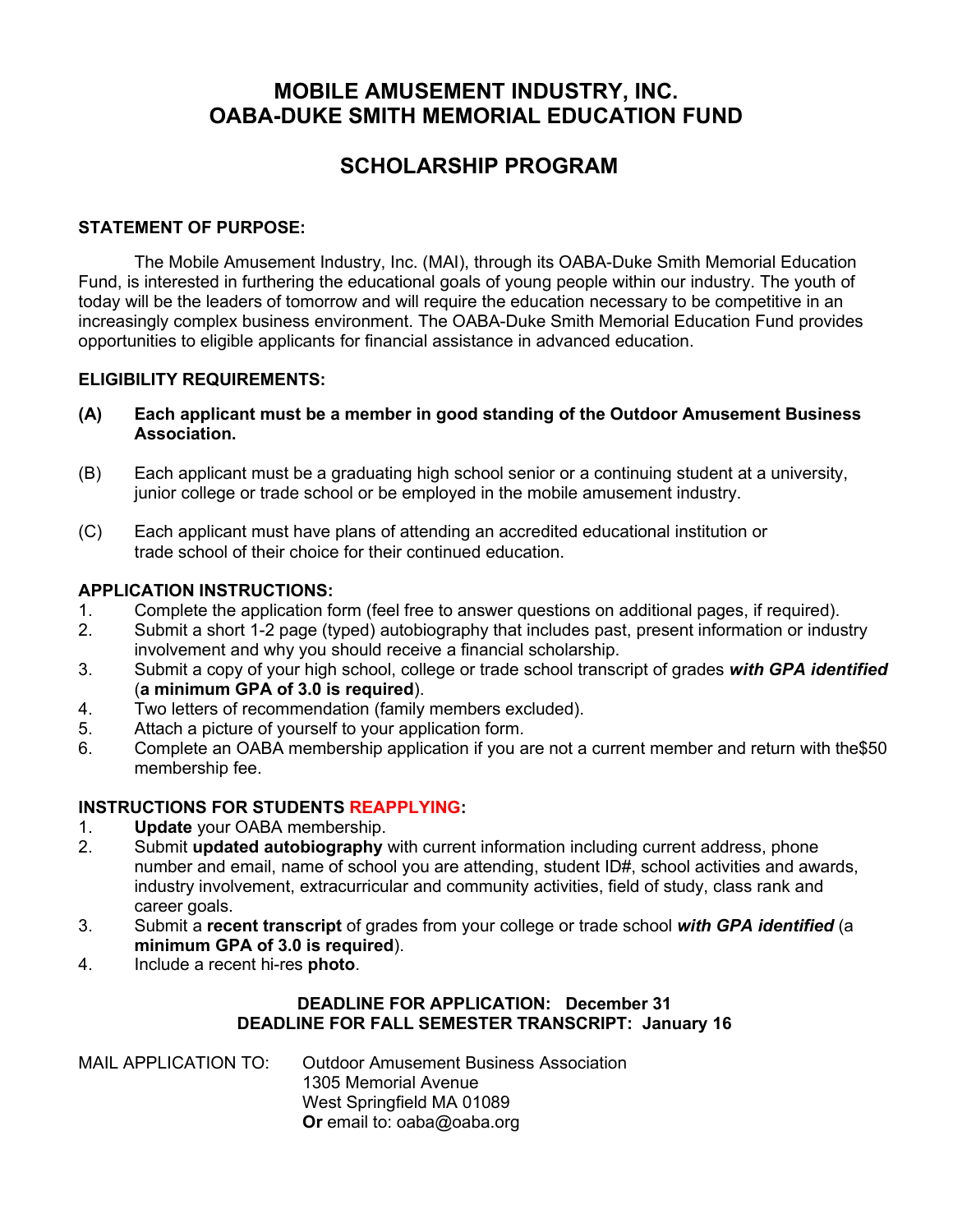## **OABA-DUKE SMITH MEMORIAL EDUCATION FUND**

# **APPLICATION CHECKLIST**

### **New Applicants**

- Complete **application**
- $\checkmark$  Submit a short 1-2 page (typed) **autobiography** to include past, present information or industry involvement and why you should receive a financial scholarship.
- Submit a copy of your high school, college or trade school **transcript** of grades *with GPA identified* (**a minimum GPA of 3.0 is required**)
- **Two letters of recommendation** (family members excluded).
- Attach a **hi-res photo** of yourself to your application form.
- Complete an **OABA membership** application if you are not a current member and return with the\$50 membership fee or complete online at oaba.org.

## **Re-Applying Students:**

- **Update** your OABA **membership**.
- Submit **updated autobiography** with current information including current address, phone number and email, name of school you are attending, student ID#, school activities and awards, industry involvement, extracurricular and community activities, field of study, class rank and career goals.
- Submit a **recent transcript** of grades from your college or trade school *with GPA identified* (a minimum **GPA of 3.0** is required).
- Include a recent hi-res **photo**.
- Include your current College or Trade School **student ID #**

### **Submit all required documentation to:**

Outdoor Amusement Business Association 1305 Memorial Avenue West Springfield MA 01089 **Or** email to: oaba@oaba.org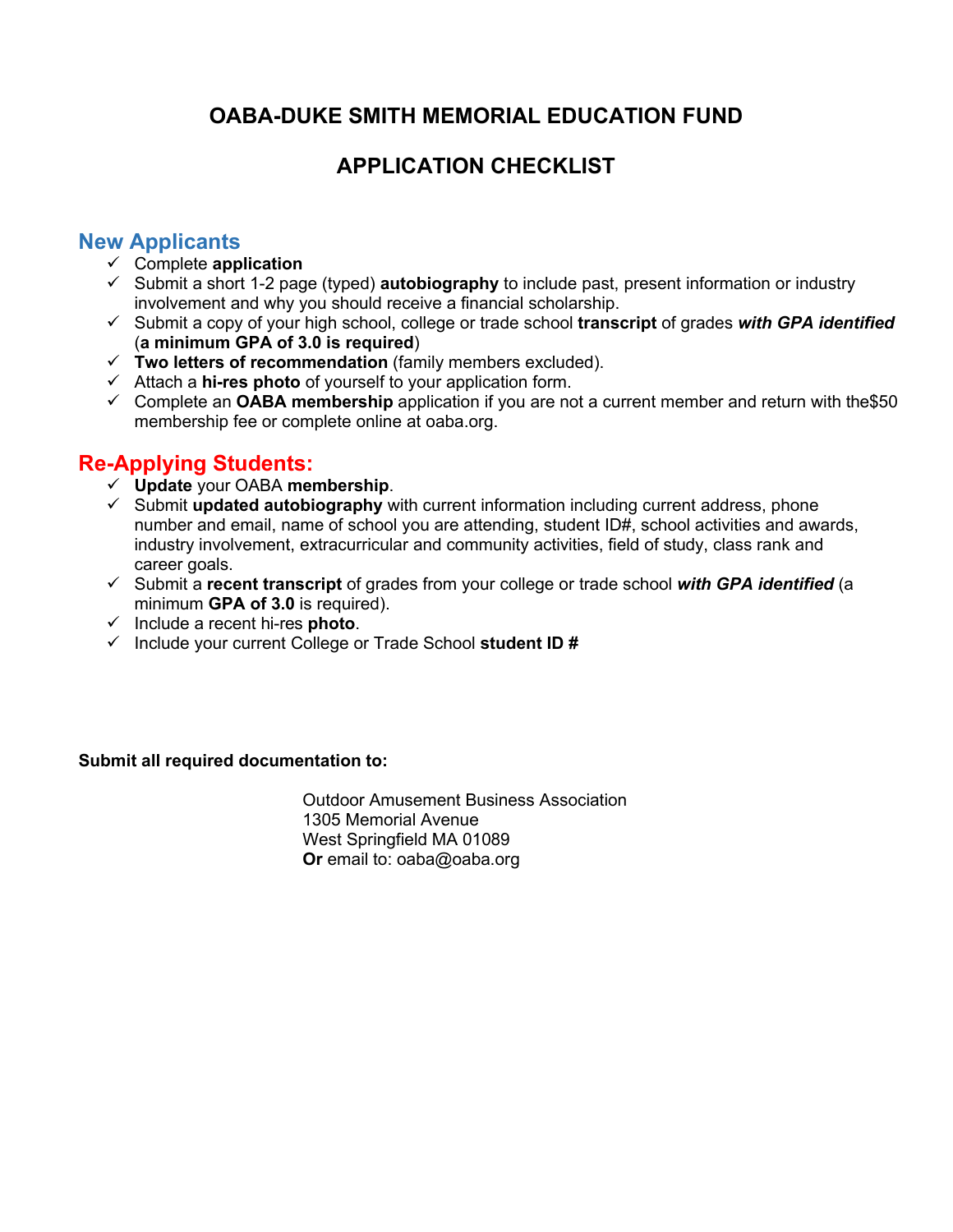## OABA-DUKE SMITH MEMORIAL EDUCATION FUND

**APPLICATION FORM** 

(Please type or print)

| 3. GPA________CLASS RANK_______STUDENT ID# (renewing apps)___________            |  |            |  |  |
|----------------------------------------------------------------------------------|--|------------|--|--|
| 4. HIGH SCHOOL SENIOR (check) YES_______ NO_____                                 |  |            |  |  |
|                                                                                  |  |            |  |  |
| 6. FATHER'S NAME_______________________________EMPLOYER_________________________ |  |            |  |  |
| 7. MOTHER'S NAME_______________________________EMPLOYER_________________________ |  |            |  |  |
|                                                                                  |  |            |  |  |
| 9. NAMES AND AGES OF OTHER FAMILY MEMBERS LIVING AT HOME                         |  |            |  |  |
| <b>NAME</b>                                                                      |  | <b>AGE</b> |  |  |
|                                                                                  |  |            |  |  |
|                                                                                  |  |            |  |  |
| 10. INDUSTRY AFFILIATION -- PAST & PRESENT                                       |  |            |  |  |
|                                                                                  |  |            |  |  |
|                                                                                  |  |            |  |  |
|                                                                                  |  |            |  |  |
| <b>11. COMMUNITY OR EXTRACURRICULAR ACTIVITIES</b>                               |  |            |  |  |
|                                                                                  |  |            |  |  |
|                                                                                  |  |            |  |  |
| <b>12. ACADEMIC PERFORMANCE AWARDS</b>                                           |  |            |  |  |
|                                                                                  |  |            |  |  |
|                                                                                  |  |            |  |  |
|                                                                                  |  |            |  |  |
| <b>13. SCHOOL ACTIVITIES AND AWARDS</b>                                          |  |            |  |  |
|                                                                                  |  |            |  |  |
|                                                                                  |  |            |  |  |
|                                                                                  |  |            |  |  |